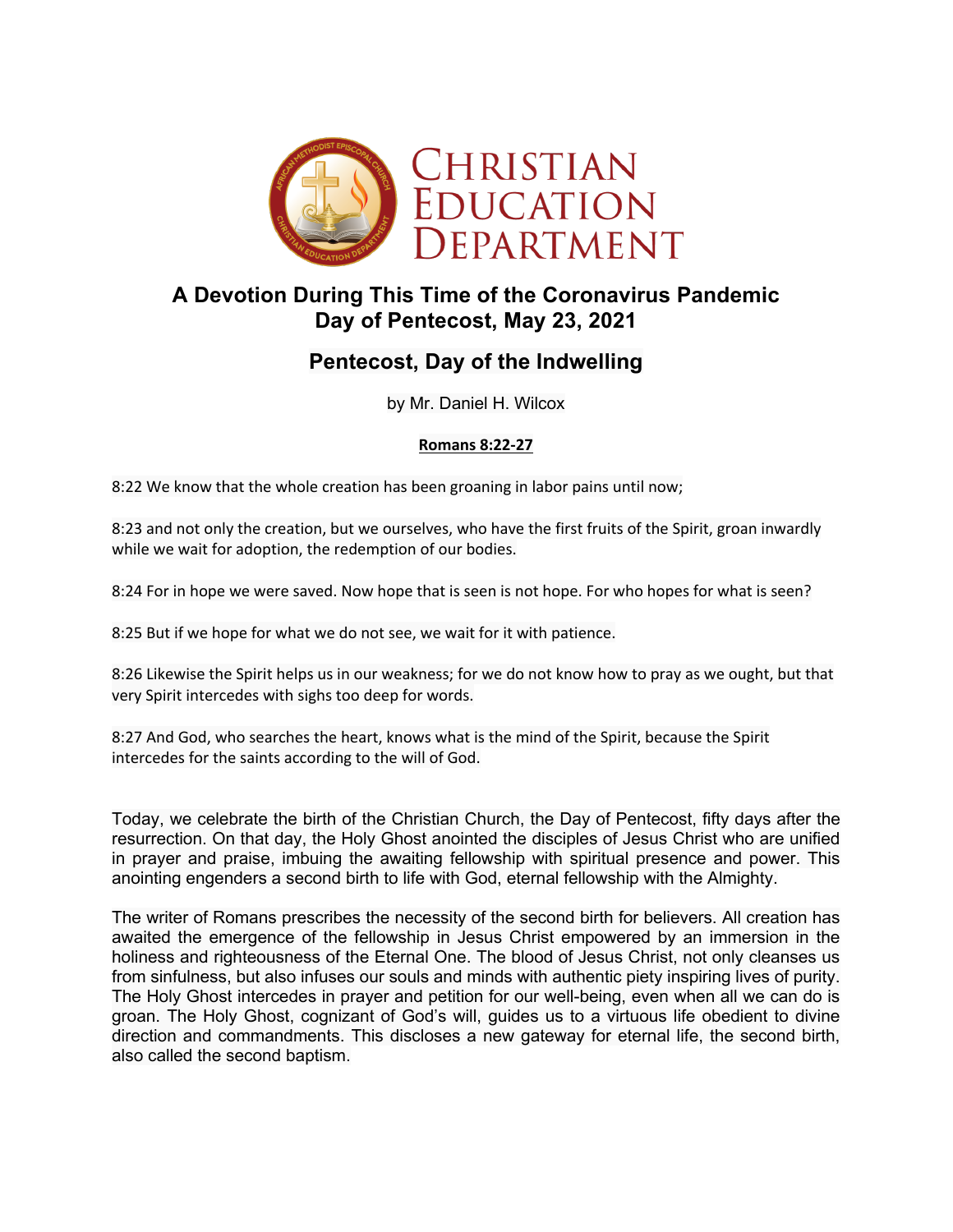The fulfilled promise of the Holy Ghost yields the birth of the Church and believers as its fruits. Therefore, let us willing receive the gift of the Holy Ghost as adopted children of God, born of the Spirit and heirs of the Holy Church Triumphant.

**TALK**: Take a moment to be silent, reflect, and share (write down)—Reflecting on the scripture, share a time/instance when you sensed the presence of God on your life and in your spirit? How did this experience make you feel or direct you?

### **PRAY:**

Almighty God, who on this day dis open the way of eternal life to every race and nation by the promised gift of the Holy Ghost: Shed abroad this gift throughout the world by the preaching of the Gospel, that it may reach to the ends of the earth; through the same Jesus Christ our Lord, who lives and reigns with you and the same Spirit, On God, now and forever. Amen.

#### *Adaption from The Book of Common Prayer*

**ACT:** On this day of Pentecost, join a small group of believers praying for the anointing of the Holy Ghost. Seek the presence of God in your midst and share your thoughts and feelings among the group. Journal your experience and reflect on your Pentecost journey. Do what you can to protect the health of others and yourself by practicing social distancing as much as possible, washing your hands often, wearing face covering to help prevent the spread of COVID-19, and prayerfully considering getting the vaccine when it is available—See: http://www.amechealth.org.

2. See also the activity that accompanies this devotion.

3. Visit iamame.org for additional Pentecost worship resources offered by the AMEC Publishing House.

4. Read the 2021 Pentecost Message from the Presidents of the World Council of Churches: English: https://www.oikoumene.org/resources/documents/pentecost-message-from-the-wccpresidents-2021

Français: https://www.oikoumene.org/fr/resources/documents/pentecost-message-from-thewcc-presidents-2021

Español: https://www.oikoumene.org/fr/resources/documents/pentecost-message-from-the-wccpresidents-2021

5. The Week of Prayer for Christian Unity is celebrated between 18-25 January in the northern hemisphere. In the southern hemisphere, where January is a vacation time, churches often find other days to celebrate it, for example around Pentecost, which is also a symbolic date for unity. The theme for the 2021 Week of Prayer for Christian Unity is based on John 15:1-17:

English: https://www.oikoumene.org/resources/documents/worship-and-background-materialfor-the-week-of-prayer-for-christian-unity-2021

Français: https://www.oikoumene.org/fr/resources/documents/worship-and-backgroundmaterial-for-the-week-of-prayer-for-christian-unity-2021

Español: https://www.oikoumene.org/es/resources/documents/worship-and-backgroundmaterial-for-the-week-of-prayer-for-christian-unity-2021

Portuguese: https://www.oikoumene.org/pt-pt/resources/documents/worship-and-backgroundmaterial-for-the-week-of-prayer-for-christian-unity-2021